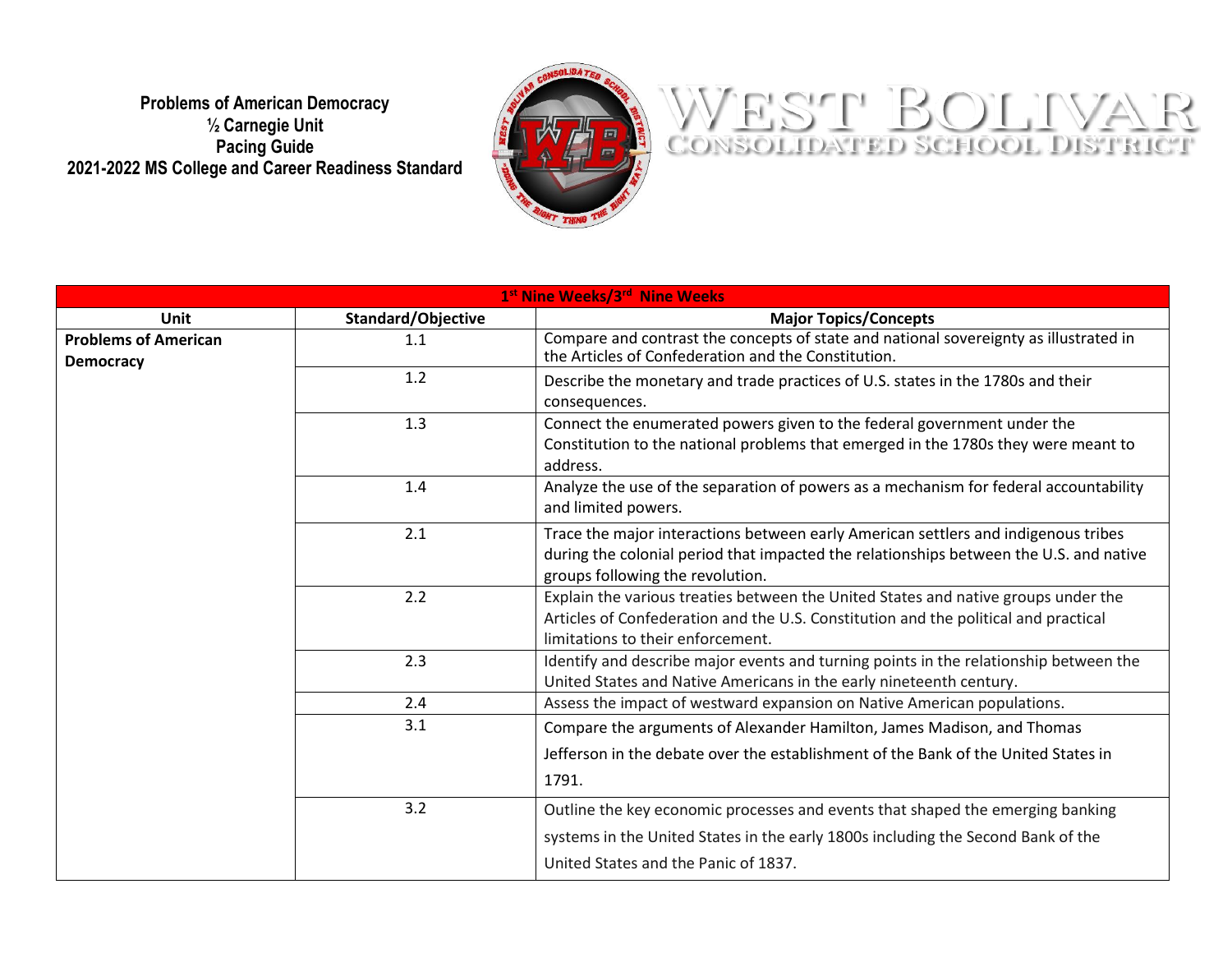|                                                 | 3.3   | Analyze the economic factors that led to the Panic of 1907 and the Federal Reserve                                                                      |
|-------------------------------------------------|-------|---------------------------------------------------------------------------------------------------------------------------------------------------------|
|                                                 |       | Act of 1913.                                                                                                                                            |
|                                                 | 3.4   | Describe the economic conditions that led to the Great Depression and the federal                                                                       |
|                                                 |       | interventions and safety net programs that developed as a result.                                                                                       |
|                                                 | 3.5   | Compare and contrast the mechanisms of governance and response of the Federal                                                                           |
|                                                 |       | Reserve to periods of financial instability in the late 1900s and early 2000s.                                                                          |
|                                                 | 4.1   | Describe the origins and development of early public education in New England from                                                                      |
|                                                 |       | the Colonial Period to the mid-1800s.                                                                                                                   |
|                                                 | 4.2   | Explain the conditions and prevailing perspectives in New York State leading up to                                                                      |
|                                                 |       | the passage of the Free Schools Law in 1849.                                                                                                            |
|                                                 | 4.3   | Trace the spread and development of public education throughout the U.S. through                                                                        |
|                                                 |       | the late 1800s and 1900s.                                                                                                                               |
|                                                 | 4.4   | Examine the impact of contemporary policies on public education in the U.S.,                                                                            |
|                                                 |       | including the No Child Left Behind Act and the emergence of charter schools.                                                                            |
|                                                 | 5.1   | Describe the economic characteristics of the North and South in the early-to-mid                                                                        |
|                                                 |       | nineteenth century that contributed to sectional political conflict.                                                                                    |
|                                                 | 5.2   | Trace measures taken during the early 1800s to maintain the balance of power                                                                            |
|                                                 |       | between free and slave states including policies related to the admittance of states                                                                    |
|                                                 |       | into the Union and the management of the western territories                                                                                            |
|                                                 | 5.3   | Assess the response of the U.S. government to the secession of southern states                                                                          |
|                                                 |       | following the election of Abraham Lincoln as president.                                                                                                 |
|                                                 |       | 2 <sup>nd/</sup> Nine Weeks/ 4th Nine Weeks                                                                                                             |
| <b>Problems of American</b><br><b>Democracy</b> | 6.1   | Evaluate the efforts to rebuild the Union and restore southern states during<br>Reconstruction.                                                         |
|                                                 | $6.2$ | Identify and describe the significance of the 13th, 14th, and 15th amendments to the<br>U.S. Constitution.                                              |
|                                                 | 6.3   | Assess efforts by former Confederate states to disenfranchise black voters during the<br>late 1800s including the use of poll taxes and literacy tests. |
|                                                 | 6.4   | Assess economic and cultural conditions in the North that impacted Reconstruction<br>policies.                                                          |
|                                                 | 7.1   | Explain the geographic and social changes that resulted from industrialization in the U.S.<br>in the late 1800s and early 1900s.                        |
|                                                 | 7.2   | Assess challenges faced by workers, especially immigrants, in factories during the early<br>twentieth century.                                          |